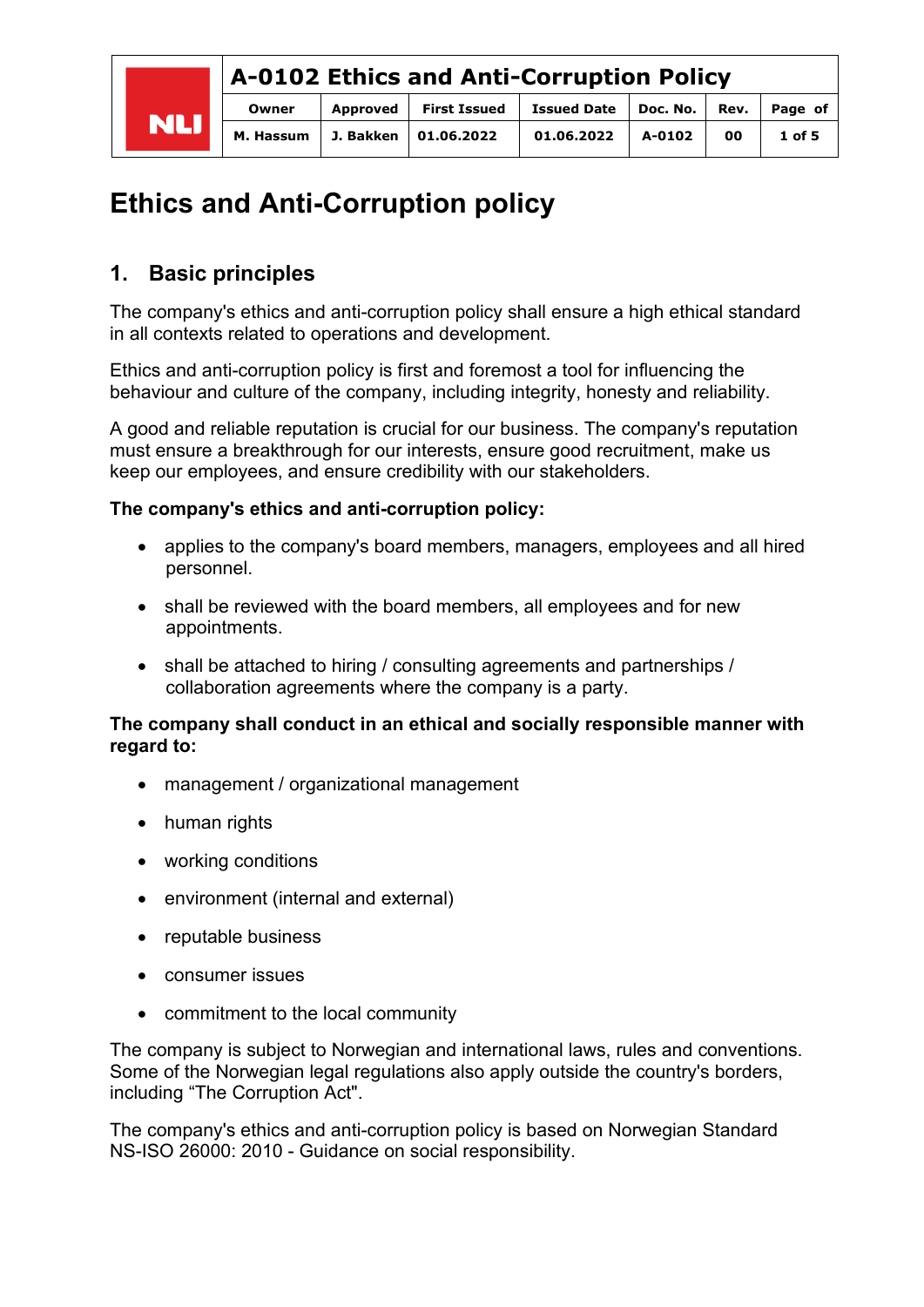| <b>NLI</b> | A-0102 Ethics and Anti-Corruption Policy |           |          |                        |                        |        |      |          |
|------------|------------------------------------------|-----------|----------|------------------------|------------------------|--------|------|----------|
|            |                                          | Owner     | Approved | <b>First Issued</b>    | Issued Date   Doc. No. |        | Rev. | Page of  |
|            |                                          | M. Hassum |          | J. Bakken   01.06.2022 | 01.06.2022             | A-0102 | 00   | $2$ of 5 |

## **2. In-house conditions**

#### **Human dignity**

NLI will show respect for all individuals and work actively for equality and diversity. We do not accept discrimination of any kind, e.g. due to gender, race, religion or sexual orientation.

#### **Working environment - personnel policy**

The company must be a good and stimulating workplace and have an inclusive working environment. We must act with respect and integrity towards our colleagues and others we encounter in our work. Discrimination, bullying, harassment and similar behaviour are not tolerated.

#### **Health Safety and Environment**

NLI is highly engaged in health, environment and safety for our employees. We facilitate for a high level of well-being and a healthy working environment, and thus contributes to low sickness absence.

#### **Conflict of interest**

The company respect the individual employee's right to privacy and private interests. All employees are expected to be loyal to the company and the company's interests. Employees shall not engage in financial or business activities where there may be a conflict of interest between the company's interests and his or her own or related third party interests.

#### **Duty of confidentiality**

Everyone covered by this document has a duty of confidentiality regarding all business matters and other matters that may give outsiders access to confidential information. In principle, all business matters that have not been published are publicly covered by silence. This also apply for discussing the company's internal affairs in the presence of outsiders.

### **3. Relations with stakeholders**

#### **Customers**

All customers shall be treated with respect, integrity and insight. We will attend to the customer's needs in the best possible manner within commercial and ethical limits that applies to the company.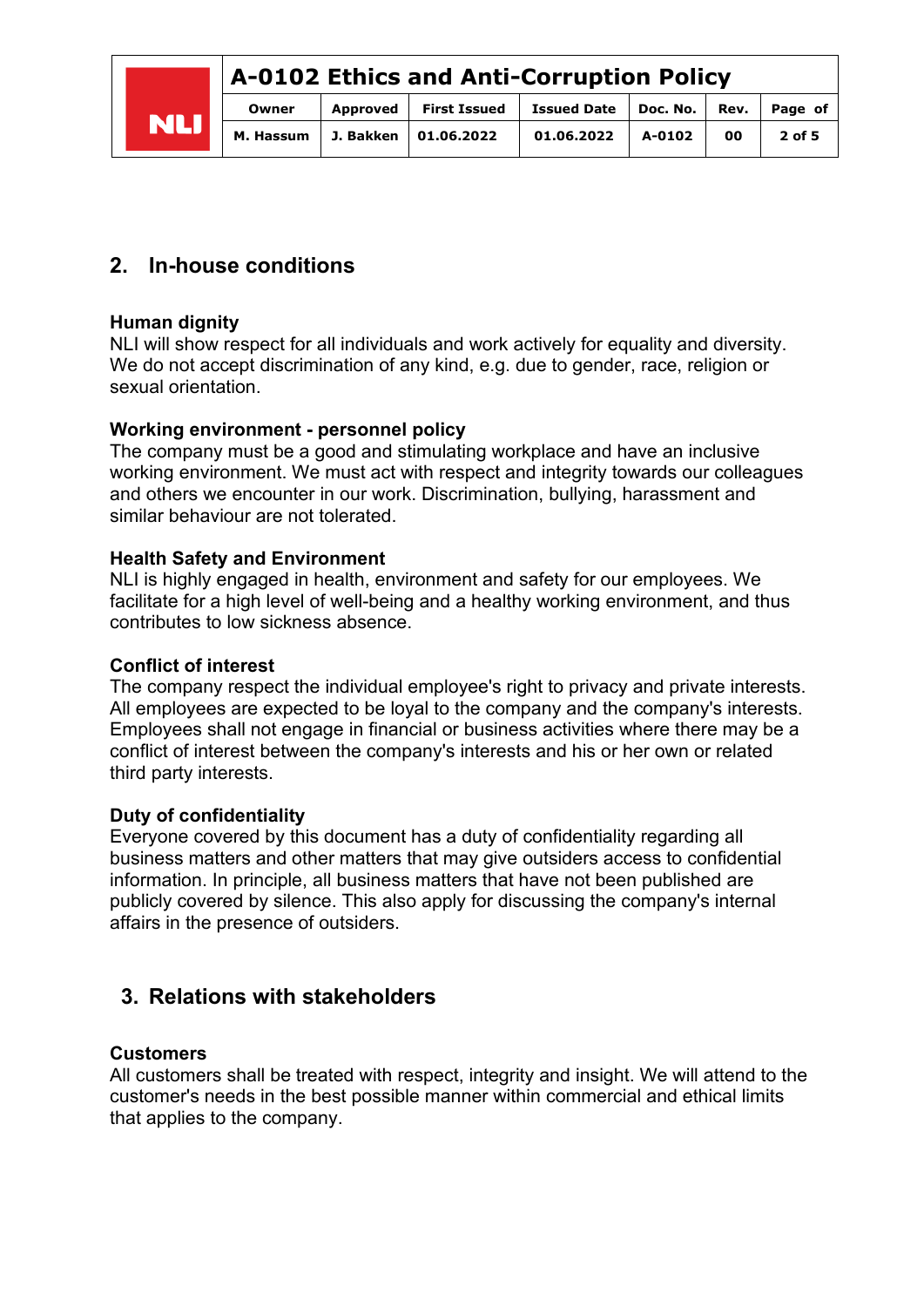## **A-0102 Ethics and Anti-Corruption Policy**

| <b>NLI</b> | Owner | Approved   First Issued   Issued Date   Doc. No.   Rev.   Page of |                       |    |            |
|------------|-------|-------------------------------------------------------------------|-----------------------|----|------------|
|            |       | M. Hassum   J. Bakken   01.06.2022                                | $01.06.2022$ $A-0102$ | 00 | $3$ of $5$ |

#### **Business operations**

The company adheres to high ethical standards and transparency in its daily operations:

• We respect local laws and regulations in the countries where we operate.

• We ensure that transactions are registered and documented correctly in accordance with local and international accounting practices.

• We do not give outsiders confidential information.

• We comply with internal standards and guidelines regarding HSE, finance and economics, communication, HR, emergency preparedness, e-mail and internet use.

#### **Suppliers**

Suppliers shall be treated impartially and fairly. They must be assured that they are competing for contracts on an equal basis with other providers.

#### **Society**

NLI aims to be a responsible organization both in relation to our employees and other relations in our surroundings. We are respectful of cultures and religions in countries or regions where we operate or trade.

#### **Representation, events, travel**

A representative of the company's management team must without exception approve all representation and participation in events paid for by others. The purpose must be professional, and not be linked to influencing a future decision in the company.

Travel costs for representation shall in principle be covered by NLI.

#### **The company's ethics and anti-corruption policy includes in this context the following:**

• Any form of bribery, attempting to bribe others or allowing oneself to be bribed, is considered a violation of our ethics and anti-corruption policy.

Payment for travel, dinners and events for customers or others must have a clear business justification and take place in transparency.

• Show consideration in giving and receiving gifts or other benefits that may affect business decisions. The term "gifts" includes not only material goods, but also other forms of goods such as discounts on any privatepurchase of goods or services. If you receive a gift that without a doubt has a value of more than NOK 500,- this must be reported to superiors. Profiling items are not considered gifts.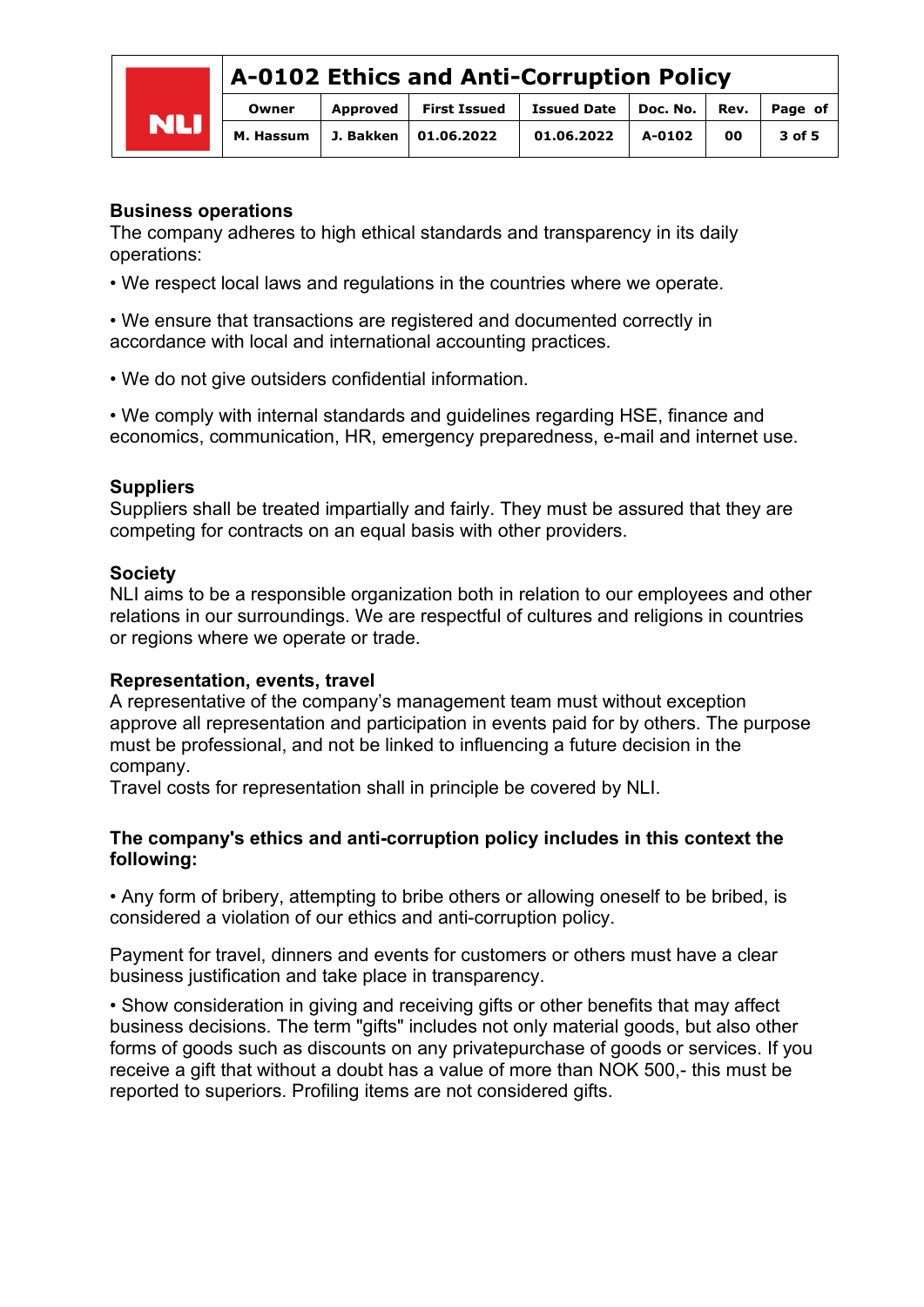## **A-0102 Ethics and Anti-Corruption Policy**



#### **Corruption**

Corruption undermines all forms of business and free enterprise. It is destructive to our reputation and exposes the business and individuals to risk. The company does not accept any form of corruption.

#### **Purchase and sale of sexual services**

NLI is against all purchase and sale of sexual services in any context. It shall not occur in the service context. Service context in this connection also includes leisure time while traveling.

Buying and selling sexual services can help sustain human trafficking. Trafficking in human beings is illegal and a violation of human rights.

#### **Drugs**

The influence and use of drugs (alcohol, narcotics, synthetic drugs etc.) in the service context is prohibited.

During social events during working hours (eg lunch), only non-alcoholic beverages should be served and enjoyed.

Outside working hours, alcohol can be enjoyed to a limited extent. The provisions on drugs apply in all service contexts, at home and abroad.

## **4. Awareness, training and follow-up**

To ensure that the company's ethics and anti-corruption policy are followed, training and awareness-raising is emphasized. This is carried out through a basic training program, which all managers and relevant employees must participate, and thereafter is followed up in the regular employee interviews.

The effort of preventing unethical business conduct is continuous and ongoing.

## **5. Monitoring the company's ethics and anti-corruption policy**

If in doubt of the contents, or in case of violation of the company's ethics and anticorruption policy, it must be raised and discussed with the immediate superior, or if necessary, another representative from the management of the company. Reporting/whistleblowing can be made anonymously, in which case in writing / letter form. No form of retaliation shall occur against anyone who in good faith reports a violation, or suspicion of a violation, of the company's ethics and anti-corruption policy.